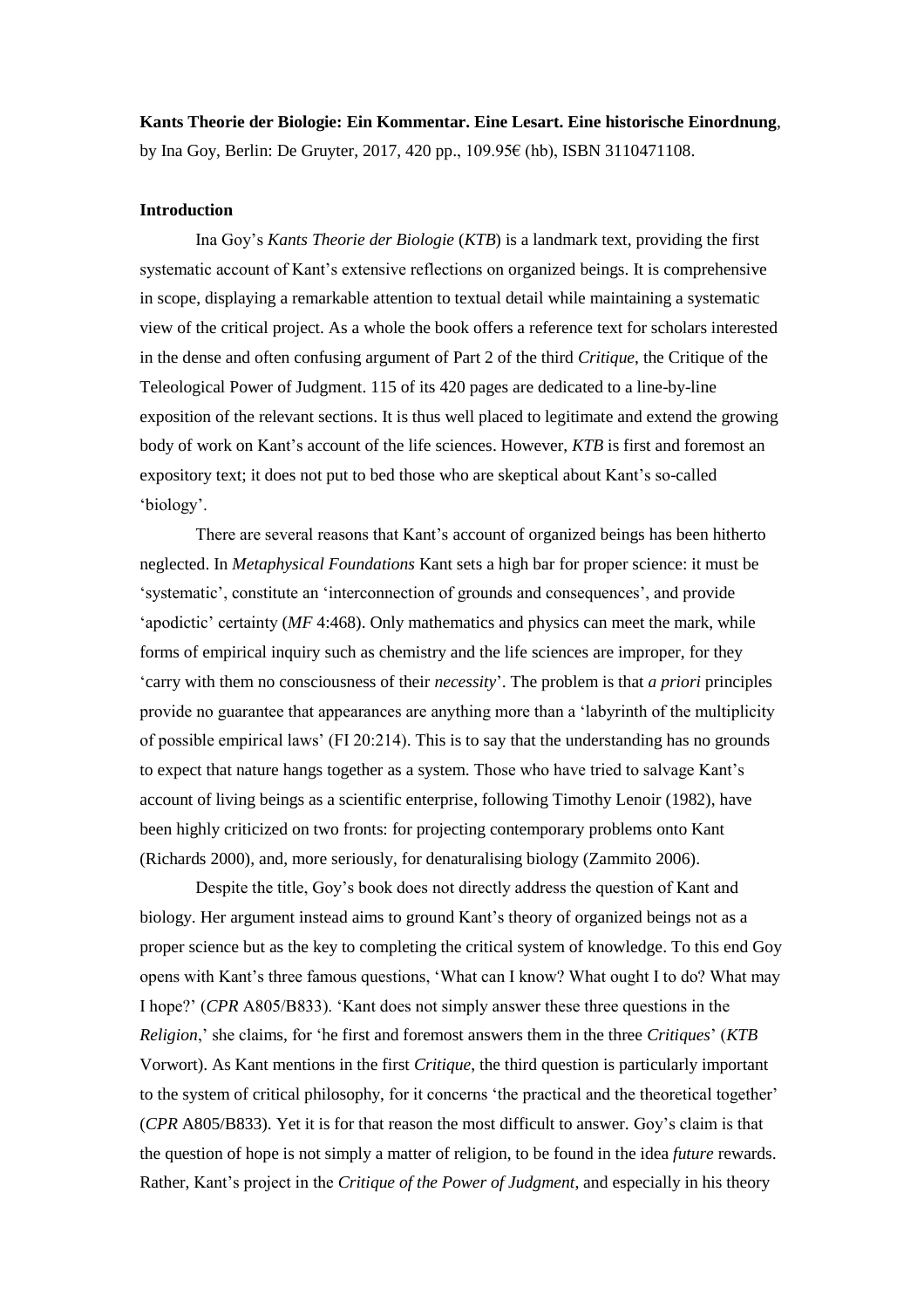of organized beings, aims to provide an answer in *this* world. The beauty and organization we discover in nature demonstrates nature's purposive form in such a way that harmonizes the practical and theoretical spheres. While plants, animals, and humans themselves feature as objects of the understanding, Kant aims to show that they also feature as purposive objects of nature to the extent that they realize the law of freedom *in* nature. The embedment of purposive form 'allows humanity to hope that the purposive form that produces itself in nature can satisfy the demand of pure practical reason' (*KTB* Vorwort). Thus 'the world, in which humans are able to think of themselves as a free and rational beings, and nature, in which humans live and play the role of law-governed, natural beings, cease to fall apart.' Biology might not be a proper science, but it confirms and grounds the critical system.

Goy's reconstruction of Kant's theory of biology falls into three parts: a commentary, an interpretation, and a historical classification. I will consider these briefly in the following.

#### **A commentary**

The first part of the book (*Ein Kommentar*) provides a 'summary of each text up to 1790 in which Kant develops a theory of organized beings or part of such a theory' (*KTB* 3). The comprehensiveness of Goy's work is quite stunning, if not a little overburdened; she works though 'Universal Natural History', the 'Argument' essay, Kant's three essays on race, the review of Herder's 'Ideen', *Metaphysical Foundations*, the passages on teleology in the first and second *Critiques*, Kant's 'Theological Principles' essay, and – most extensively – the *Critique of the Power of Judgment.* While the second part of the third *Critique*, the Critique of the Teleological Power of Judgment, is often viewed as a surprising addition to the critical program, summarizing Kant's rather eclectic fusion of epigenesis and preformationism, Goy shows that the teleological investigation of living things is native to Kant's voluminous project, both predating and enduring beyond the so-called critical turn of 1781. While Kant employs a teleological method in 'Universal natural history', it is 'from 1775 [that] the analysis of the emergent principles of organizing beings enters more strongly in the foreground' (*KTB* 4). As Kant examines the historical claims made by natural historians in the domain 'where theory abandons us', as Kant puts it in 'Teleological Principles' (TP 8:157), he searches for a method analogous to that used in the physical sciences. His struggle to elaborate a theory of human development, the progress of his critical epistemology, his encounter with Herder in the mid-1780s, and his critical examination of teleological judgment work together to reveal what Goy labels 'Kant's theory of organized beings' (*KTB* 1).

In the bulk of this part, Goy provides a detailed commentary of the introduction and the 'Analytic' (§§61-8), 'Dialectic' (§§69-78), and 'Doctrine of Method' (§§79-91) of the Critique of the Teleological Power of Judgment. In the 'Analytic' Kant describes organized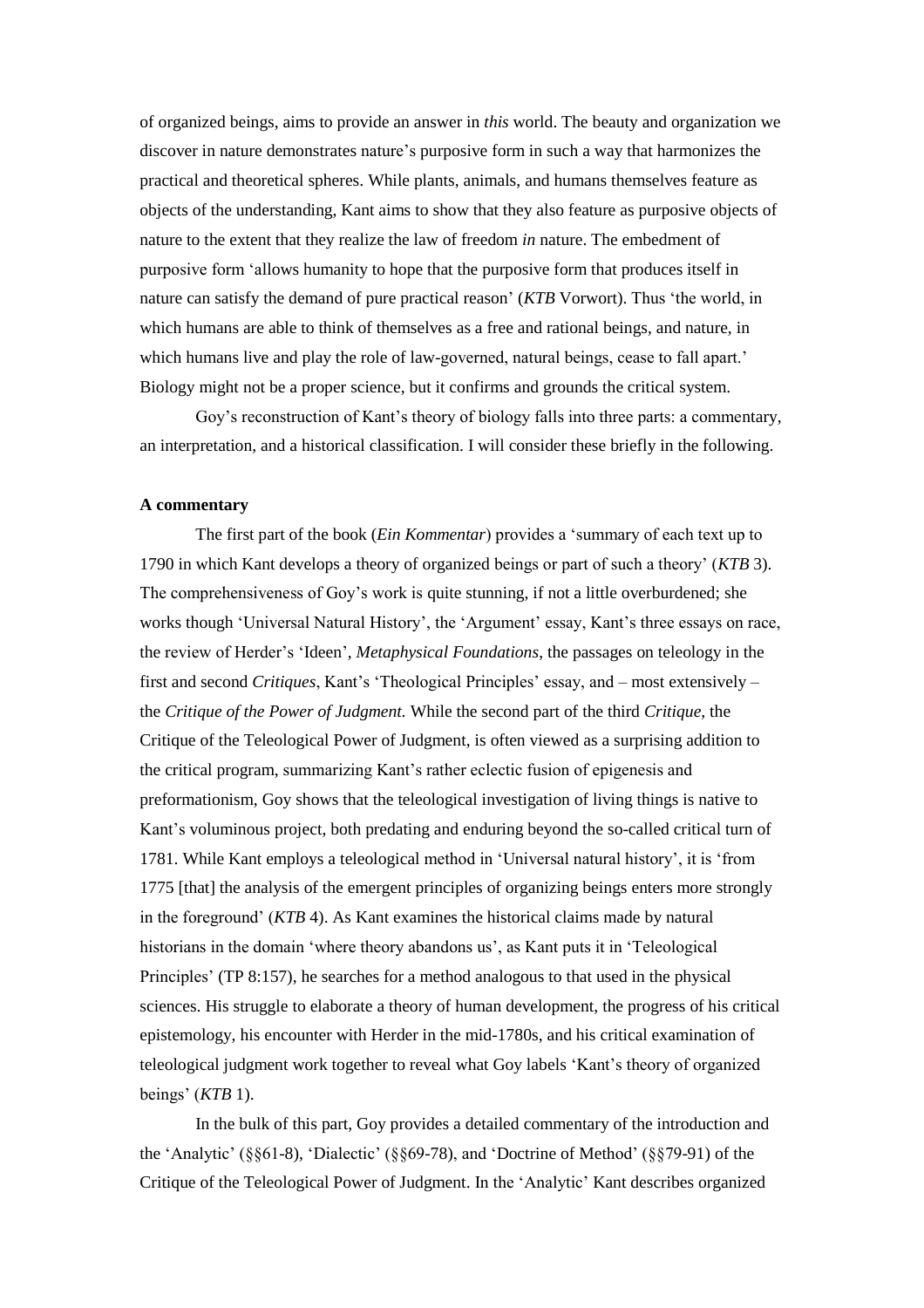nature, which, according to Goy, is characterized through two forms of law: 'the mechanical and the physical-teleological' (*KTB* 138). In the 'Dialectic' Kant presents organized nature in such a way that 'the empirical manifold can be explained through both forms of powers and laws of nature, without both forms of power and laws of nature becoming caught in a contradiction.' While many studies of Kant's biology skip over the 'Doctrine of Method', Goy examines it as the capstone of both the third *Critique* and the critical project as such. Teleological judgment invites and also requires an expansive view of nature that includes a form of the physicotheological and moral proofs for *das Dasein Gottes* (*KTB* 183). Against those who try to naturalize Kant's biology, Goy contends that only by uniting the different perspectives evoked in the 'Analytic' and the 'Dialectic' in the representation of a divine intellect can we coherently account for organized beings, drawing the theoretical and practical perspectives of rational beings into a unified experience of nature.

# **An interpretation**

In the second part of the book (*Eine Lesart*), Goy moves from a textual to a systematic reading of Kant's theory of organized beings. She proposes six theses, which I will simply list here for the sake of brevity. From 'the perspective of the human power of judgment', organized beings are

- 1. machines, for they consist of mechanical movements and alterations that fall under mechanical powers and laws (2.1)
- 2. physical-teleological beings, for their mechanical movements and alterations are directed toward the fulfillment of natural purposes (2.2)
- 3. moral-teleological beings, for the various natural ends find their ultimate unity in moral purposes (2.3)

The first three perspectives of organized beings can be summarized as mechanical, physicalteleological, and moral-teleological. Yet the application of these three ways of viewing the powers and laws governing organized beings begs the question of their agreement. This opens a new line of inquiry for Kant. The human idea of organized beings allows for belief in the regulative idea of God and God's creation, for only a non-human consciousness could represent and produce their unity. Thus the human power of judgment allows for three further perspectives: organized beings

- 4. are characterized by mechanical *and* physical-teleological powers and laws of nature (2.5)
- 5. are characterized by physical- *and* moral-teleological powers and laws (2.5)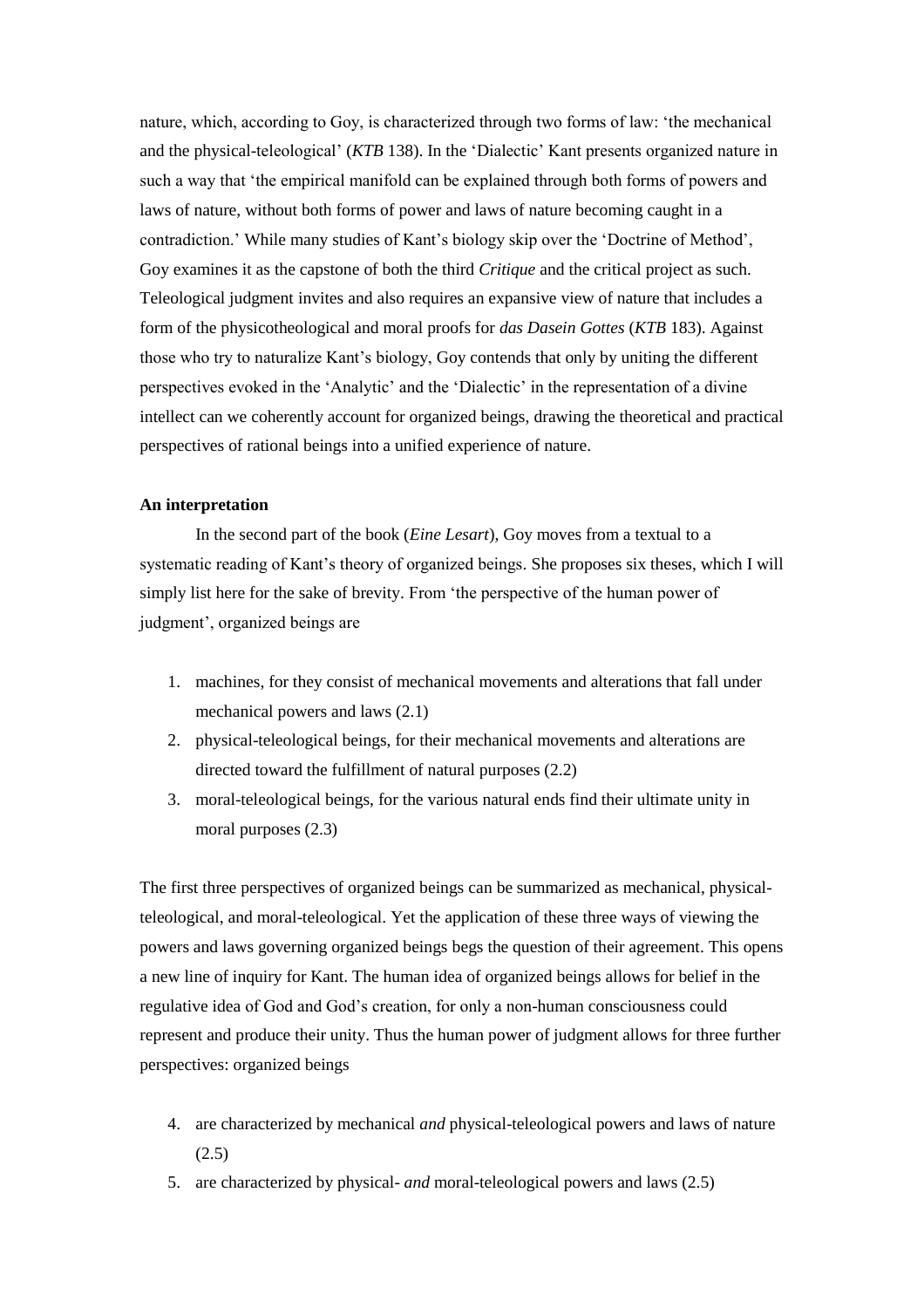6. allow humans to believe in a regulative idea of God; a God who represents the unity of the powers and laws of nature and morality and thereby grounds their compatibility for the human perspective (2.7)

While the first three theses characterize organized beings from 'the human standpoint', the second three characterize organized beings from 'a humanly possible representation of a divine standpoint and the unity of a divine order' (*KTB* 188). By emphasizing the theological implications of Kant's theory of biology, Goy is critical of Hannah Ginsborg's (2014) influential reading of the third *Critique* in terms of 'primitive normativity', a normativity that can be derived simply from the free play of the human faculties. For Goy, Ginsborg's reading removes Kant's theory from its theological bedding, undermining the critical and regulative status of organization. Goy is also critical of Angela Breitenbach's (2009, 85) reading of organized beings as understood through 'an analogy with *our own* reason', for it leaves 'undeveloped' the unity of the different powers and laws of nature, and the unity of the different powers and morality (*KTB* 190). Her reading is much closer to scholars such as Rachael Zuckert (2007), Paul Guyer (2005) and John Zammito (1992), who recognize the moral-teleological dimension of Kant's theory.

### **A historical classification**

In the third part (*Eine historische Einordnung*) Goy outlines the 'systematic relationships between Kant's theory of organized beings and historical currents in the natural science of the  $17<sup>th</sup>$  and  $18<sup>th</sup>$  centuries' (*KTB* 287). Again following her rigorously systematic approach, Goy works through the ovist and animalculist forms of preformationism, mechanical and vital epigenesis, and the many systems of classification advanced by the likes of Harvey, Linnaeus, Buffon, Maupertuis, Wolff, and Blumenbach. Her argument in this part is that 'one can understand Kant's position as a weak (critical, regulative, interpretive) theory of preformationism', for he works with the 'regulative idea of a creation in a material and formal sense'. Critical epistemology simply does not grant a stronger theory of a formative, vital power. Goy's account covers familiar terrain, and yet is comprehensive and extremely helpful in understanding the motivation behind Kant's theory. Her argument that Kant's notion of the 'formative power' or *Bildungsteib* is taken not simply from Blumenbach but also from Wolff is compelling, developing a richer account than that begun in Goy (2014).

Against standard classifications, which place Kant in the vitalist (Zumbach 1984) or vital materialist (Huneman 2006, Zammito 2003) camps, Goy carefully works through Kant's many works to show that his position is not so easily pinned down. Kant represents preformationism as much as epigenesis, Goy claims (*KTB* 347), which provides further evidence for her six theses outlined in Part 2. Kant grants to the life sciences an epigenetic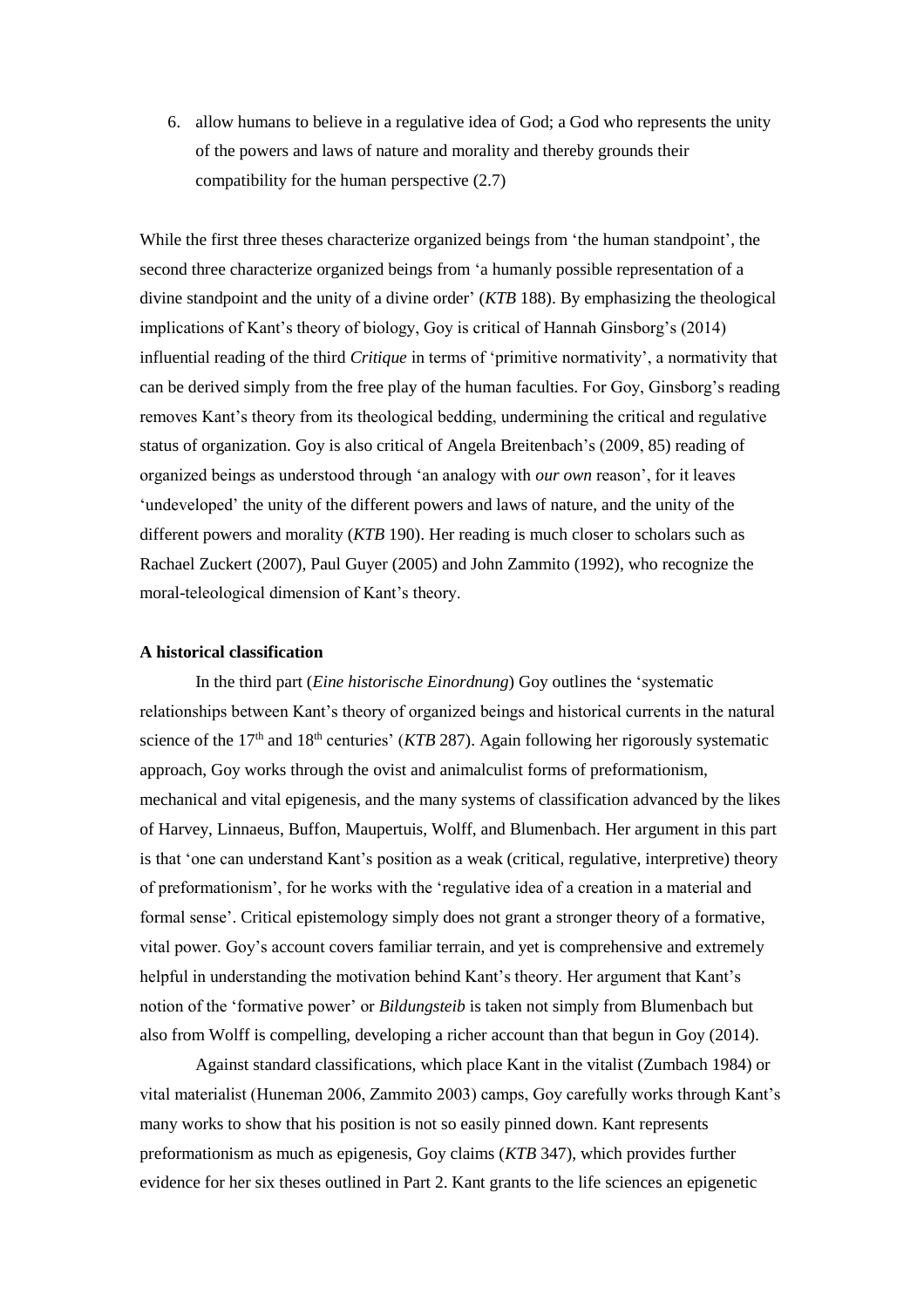power and epigenetic laws 'insofar as he describes a formative power and physicalteleological laws, which create the purposive form of matter, and cause the automatic production (not simply cloning or developing) of the species called into life by God, the production and preservation of individuals in a species, and the parts of individuals' (*KTB*  384). Generation for Kant is thus both genuine and yet the result of 'the idea of God in the beginning and the idea of God as the highest purpose at the end of creation.' His theory of germs and natural endowments retains this element of preformationism, especially in his essays on race, and yet his account of generation, particularly in the third *Critique*, entails a robust account of production. Goy contends that these two moments of Kant's thought can only be maintained if we interpret Kant through her six theses, which subordinate formative powers and physical-teleological laws to divine ends.

## **Concluding remarks**

The controversial claim of Goy's book is that Kant has a theory of biology at all. Yet she does not provide this claim with an explicit defense. From the outset she recognizes that 'Kant wrote about organized beings in a time when biology as a scientific discipline was not yet established under its own name' (*KTB* 5). The investigation of living beings in Kant's time covered a range of 'academic disciplines, including natural history and the description of nature, physiology, physics, medicine, anatomy and theology.' Yet by naming Kant's theory of organized beings a theory of *biology*, one is left wondering how Kant's difficult and unique account of organization is related to the subsequent history of biology opened by Treviranus and exploded by Darwin. Goy's reading certainly provides evidence against the view that Kant's theory anticipated a constitutive account of generation (Lenoir 1982) or that it can be naturalized (Wood 1999). Yet its implications for contemporary debates about function and purpose in contemporary biology remains unexplored. Goy's concern for Kant's *theory* of organized beings overlooks recent interest in Kant's notion of a 'research program' (Butts 1990, Kitcher 1986). Did Kant's theory *hamper* or *enable* the biological research undertaken by the Göttingen School and the German vital materialists of the 19<sup>th</sup> century? Can Kant's account shed light on current controversies in the philosophy of biology? A good deal of ink has been spilled over these questions, and the strength of *KTB* lies in its capacity to guide and inspire future work along textually rigorous lines. I have heard that Goy intends to work on an English translation in the near future. For the sake of advancing this conversation in the Anglophone world with the help of Goy's rigor, I hope that it comes in the not-too-distant future.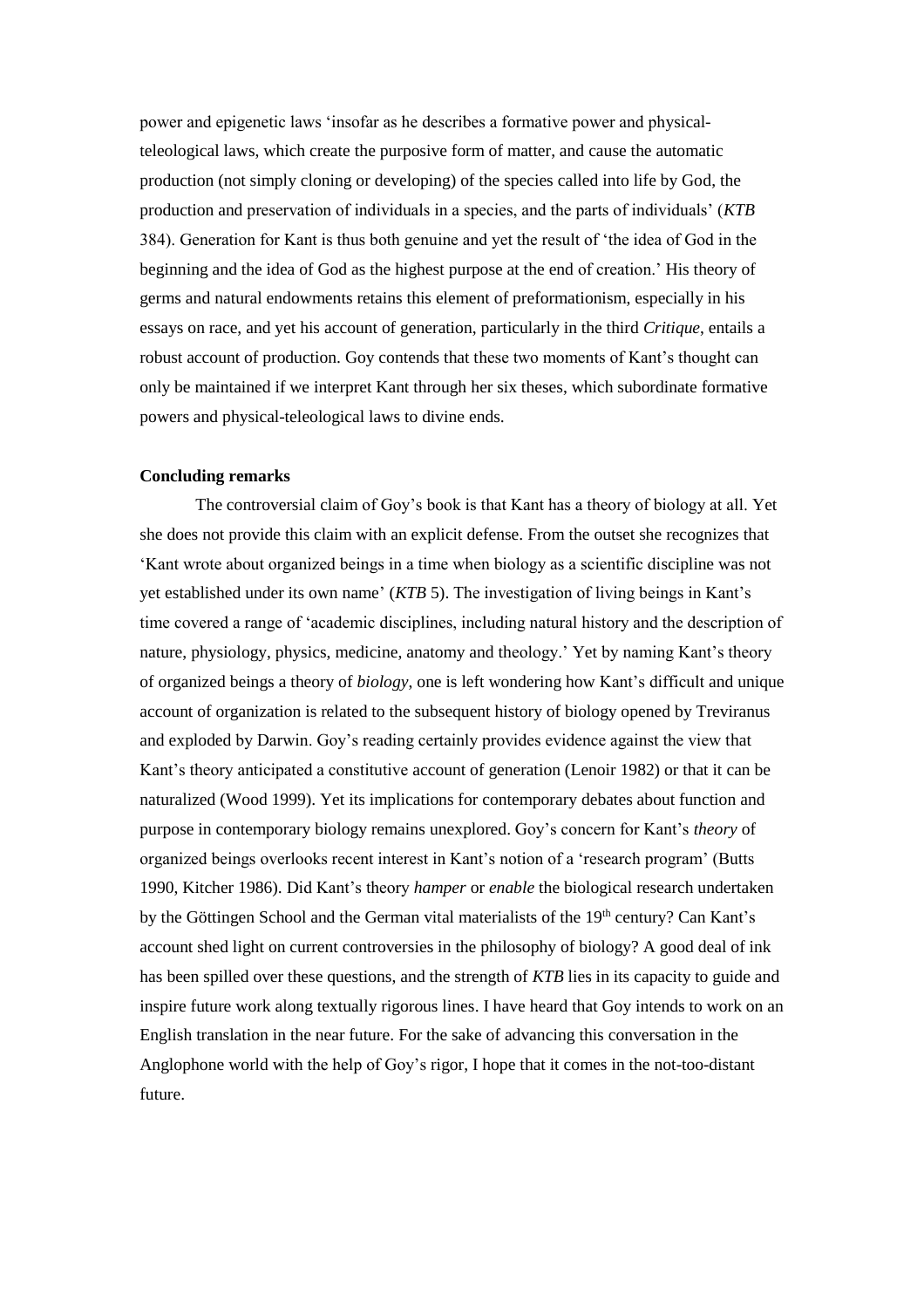## **References**

Abbreviations of Kant's works cited above:

| CPR | Critique of Pure Reason. Translated by P. Guyer & A. Wood. Cambridge:               |
|-----|-------------------------------------------------------------------------------------|
|     | Cambridge University Press, 1999.                                                   |
| МF  | <i>Metaphysical Foundations of Natural Science. Trans. &amp; ed. M. Friedman.</i>   |
|     | Cambridge: Cambridge University Press, 2004.                                        |
| TP  | 'On the use of teleological principles in philosophy.' In Anthropology, History,    |
|     | and Education, G. Zöller and R. Louden (eds.), Cambridge: Cambridge                 |
|     | University Press, 2007, 195-218.                                                    |
| FI  | 'First Introduction to <i>Critique of the Power of Judgment</i> .' Translated by P. |
|     | Guyer. Cambridge: Cambridge University Press, 2000.                                 |
| CPJ | Critique of the Power of Judgment. Translated by P. Guyer. Cambridge:               |
|     | Cambridge University Press, 2000.                                                   |

Secondary sources:

Breitenbach, Angela. 2006, *Die Analogie von Vernunft und Natur. Ansatz zu einer Umweltphilosophie nach Kant*, Berlin/New York: De Gruyter.

Butts, Robert. 1990. 'Teleology and Scientific Method in Kant's *Critique of Judgment*.' *Noûs* 24: 1–16.

- Ginsborg, Hannah. 2014. *The Normativity of Nature*. Oxford: Oxford University Press.
- Goy, Ina. 2014. 'Epigenetic Theories: Caspar Friedrich Wolff and Immanuel Kant.' In Goy, Ina & Watkins, Eric (eds.). *Kant's Theory of Biology*. Berlin: De Gruyter: 43-60.
- Guyer, Paul. 2005. *Kant's System of Nature and Freedom: Selected Essays* (Oxford: Oxford University Press).

Kitcher, Philip. (1986) 'Projecting the Order of Nature.' In Robert Butts (ed.), *Kant's Philosophy of Physical Science*. Dordrecht: D. Reidel Publishing Company: 201-238.

- Lenoir, Timothy. 1982. *The Strategy of Life: Teleology and Mechanics in Nineteenth-Century Biology*, Dorgrecht, Holland: D. Reidel.
- Richards, Robert. 2000, 'Kant and Blumenbach on the Bildungstrieb,' History of Biological and Biomedical Sciences, 31, 11-32.
- Wood, Alan. 1999. *Kant's Ethical Thought*. Cambridge: Cambridge University Press.
- Zammito, John. 1992. *The Genesis of Kant's Critique of Judgment*. Chicago: The University of Chicago Press.
- Zammito, J., 2006, 'Teleology then and now,' History of Biological and Biomedical Sciences, 37, 748-770.